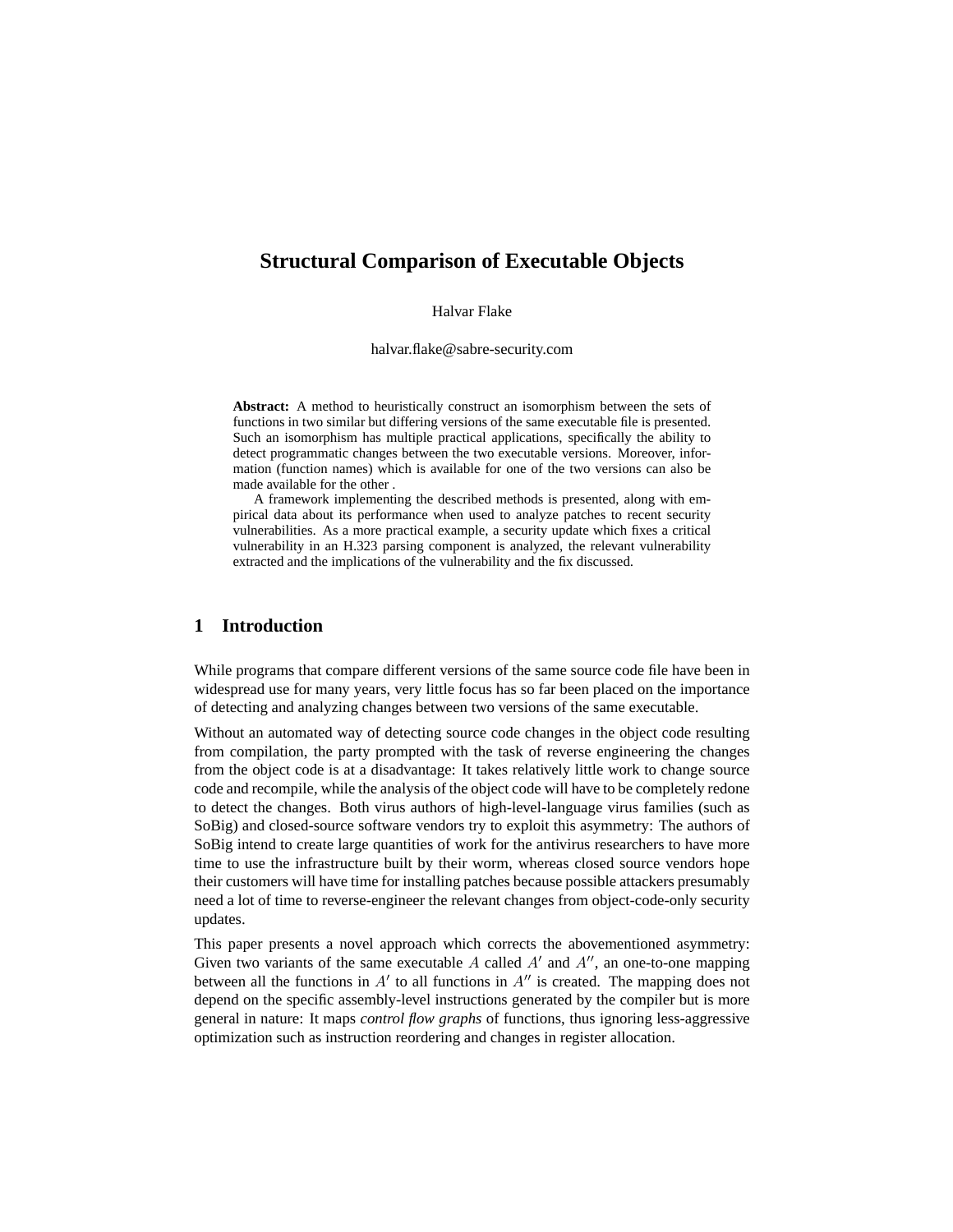This allows porting of information (such as function names from symbolic debug information or prior analysis) from one executable to another. Furthermore, due to the approach taken, functions that have changed their functionality significantly will not be mapped, allowing the easy detection of functional changes to the program.

Detecting programmatic changes between two versions of the same executable is relevant to security research as it allows for quick analysis of security updates ("patches") to extract detailed information about the underlying security vulnerabilities. This allows for quick assessment of the risk posed by a particular problem and can be used to prevent vendors from fixing security issues "silently", e.g. without notifying their customers about the security problem.

## **2 Previous Work**

Automatically analyzing and classifying changes to source code have been studied extensively in literature before, and listing all relevant papers seems to be out of scope for this paper. Most of this research focuses on treating the source code as a sequence of lines, and applying a sequence-comparison algorithm [Hi77][HS77].

The problem of matching functions in two executables to form pairs has been studied in [ZW00, ZW99], although focused on reuse of profiling information which allowed the assumption of symbols for both executables being available. Other work has been done with focus on efficient distribution of binary patches [Po] [BM99]. Both approaches, while finding differences between two binaries, are incapable of dealing with aggressive link-time profiling-information-based optimizations and will generate a lot of superfluous information in case register allocation or instruction ordering has changed. A bytecode-centric approach to find sections of similar JAVA-code is studied in [BM98].

Recently another approach to binary comparison also dealing with graph isomorphisms was discussed in [To]: Starting from the entry points of an executable basic blocks are matched one-to-one based on instructions present in them. If no matching is possible, a change must have occured. Due to the reliance on comparing actual instructions, a significant number of locations is falsely identified as changed - the paper mentions that about 3-5 % of all instructions change between two versions of the same executable.

## **3 Graph-Centric analysis**

Instead of focusing on the concrete assembly level instructions generated by a compiler, we focus on a *graph-centric* analysis, neglecting as much of the assembly as possible and instead analyzing only structural properties of the executable.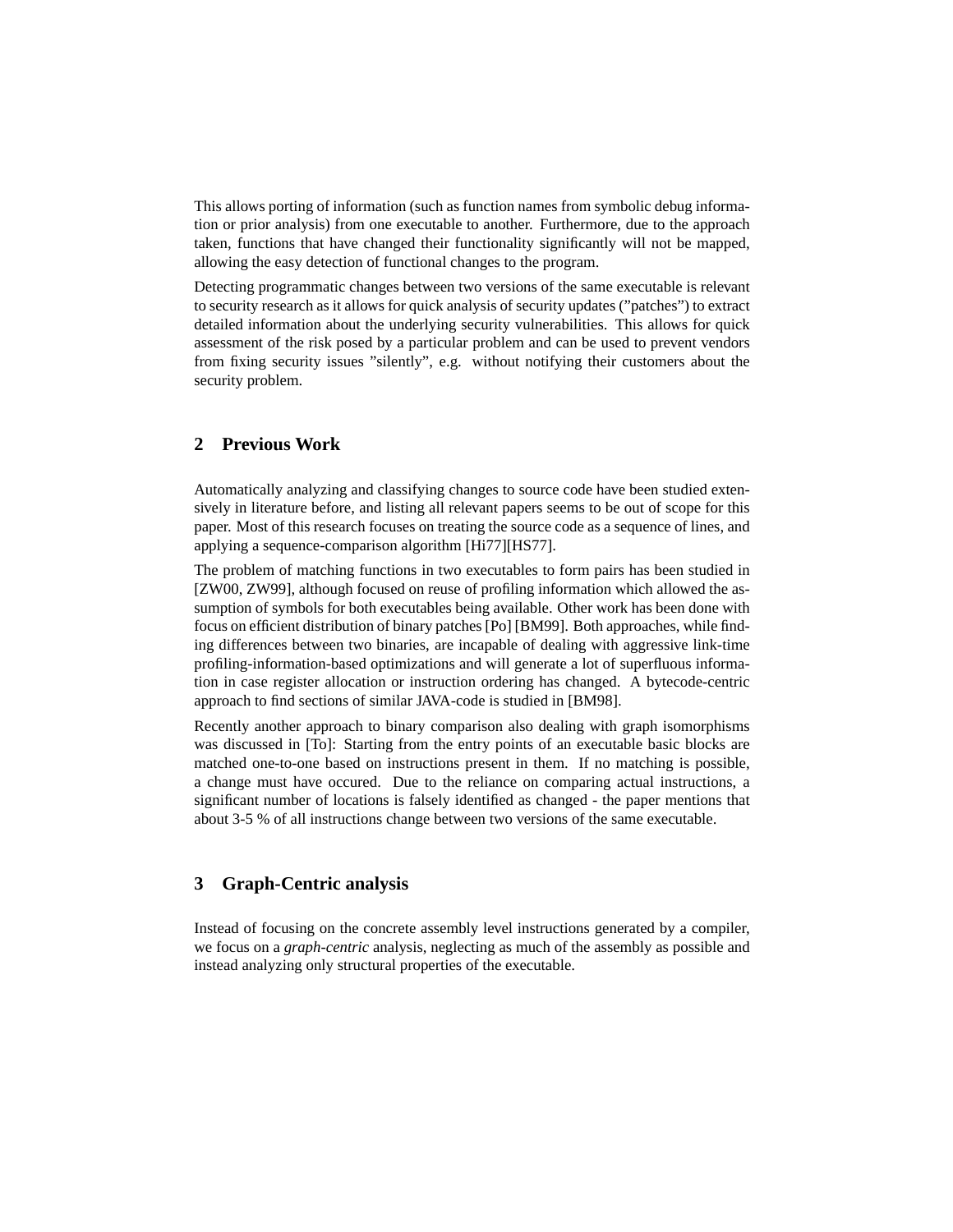### **3.1 An executable as Graph of Graphs**

We analyze the executable by regarding it as a *graph of graphs*. This means that our executable consists of a set of functions  $F := \{f_1, ..., f_n\}$ . They correspond to the disassembly of the functions as defined in the original C sourcecode. The *callgraph* of the program is the directed graph with  $\{f_1, \ldots, f_n\}$  as nodes. The edges of this graph represent function calls: An edge from  $f_i$  to  $f_k$  implies that  $f_i$  contains a subfunction call to  $f_k$ .

Every function  $f_i \in F$  itself can be represented as a *control flow graph* (or short *cfg*) consisting of individual basic blocks and their branch relations. Thus one can represent an executable as a *graph of graphs*, e.g. a directed graph (the *callgraph*) in which each node itself corresponds to a *cfg* of the corresponding function.

#### **3.2 Control Flow Graphs**

The concept discussed here is well-known in literature on compilers and code analysis [AVA]. Every function in an executable can be treated as a directed graph of special shape. Every node of the graph consists of assembly instructions that imply the execution of the following instruction in memory if and only if the previous instruction in memory was executed. To clarify this: Let  $i_k$ ,  $i_{k+1}$  be addresses of two assembly-level instructions which are adjancent in memory. These instructions belong to the same basic block if the execution of  $i_k$  at n steps of execution implies execution of  $i_{k+1}$  at  $n+1$  steps, and the execution of  $i_{k+1}$  at  $n+1$  implies execution of  $i_k$  at step n.

Control flow graphs have a few special properties:

- 1. Every *cfg* has a unique entry point, meaning a unique node that is not linked to by any other node.
- 2. Every *cfg* has one or more exit points, meaning nodes that do not link to any other node.

Figures 1 through 4 show a simple C function (figure 1), it's assembly-level counterpart (figure 2), a full *cfg* containing the assembly-level instructions (figure 3) and finally just the *cfg* of the function.

#### **3.3 Retrieving the information**

In order to retrieve these graphs from an executable, a good disassembly of the binary is needed. The industry standard for disassembly is [Da], mainly due to its excellent cross-platform capabilities coupled with a programming interface that allows retrieval of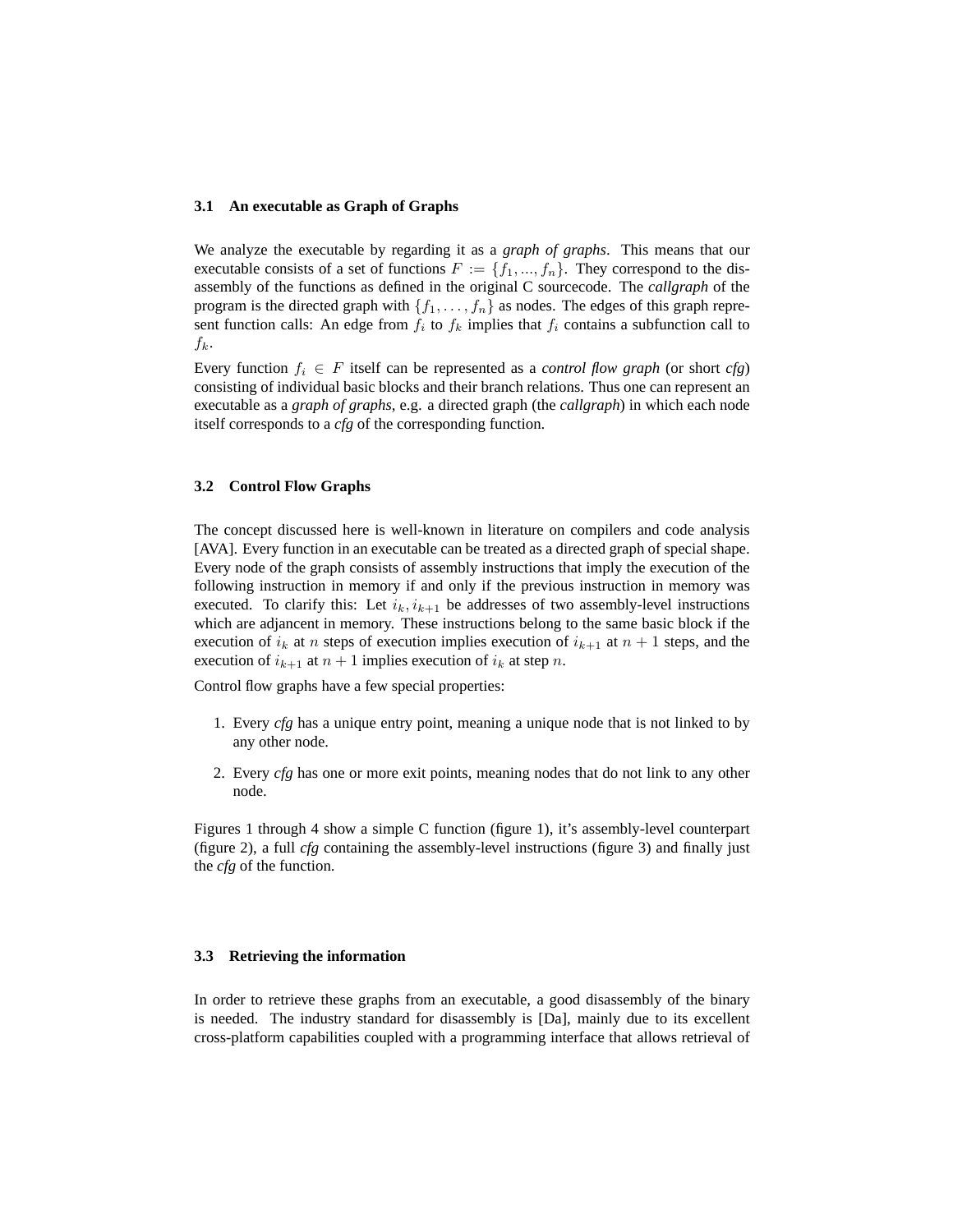```
Figure 1: The C function
int foo( int a, int b ) {
  while(a--) {
    b++;}
  if( b > 100 )
    return 1;
  else
    return 0;
}
```
the needed information without knowledge of the underlying CPU or its assembly. This facilitates implementing the described algorithms only once but testing them on multiple architectures.

### **3.4 Indirect calls and disassembly problems**

In many cases creating a complete callgraph (which represents all possible relations between the different functions) from a binary is not trivial. Specifically indirect subfunction calls through tables (very common for example in  $C++$  code that uses virtual methods) are hard to resolve statically.

In the presented approach, such indirect calls whose targets cannot be resolved statically, are simply ignored and treated as a regular assembly-level instruction. In practice, this does not yield many problems: The question whether a certain call is made directly or not is not answered by the optimizer but by the code that is being compiled, and thus does not change between different builds of the same program without a source code change.

## **4 Structural matching**

The general idea explored in this paper is matching the functions in two executables by utilizing both information derived from the *callgraph* and the respective *cfg*'s instead of relying on instructions or instruction patterns. In this section two versions of the same executable will be considered: A and B as well as their callgraphs  $\mathfrak{A} := \{\{a_1, \ldots, a_n\}, \{a_1^e, \ldots, a_m^e\}\}\$ and  $\mathfrak{B} := \{\{b_1, \ldots, b_l\}, \{b_1^e, \ldots, b_k^e\}\}\$  which consist of their respective nodes (functions) and edges  $(c_i^e$  is a 2-tuple containing two nodes, and thus describes an edge in the graph).

Ideally, we want to create a bijective mapping  $p : \{a_1, \ldots, a_n\} \rightarrow \{b_1, \ldots, b_m\}$ . In the general case, this mapping does not exist due to different cardinalities of the two sets (if functions have been added or removed). Furthermore, properly embedding  $\mathfrak B$  into  $\mathfrak A$ seems to be an excessively expensive operation, specificially considering the possibility of  $m < n$ .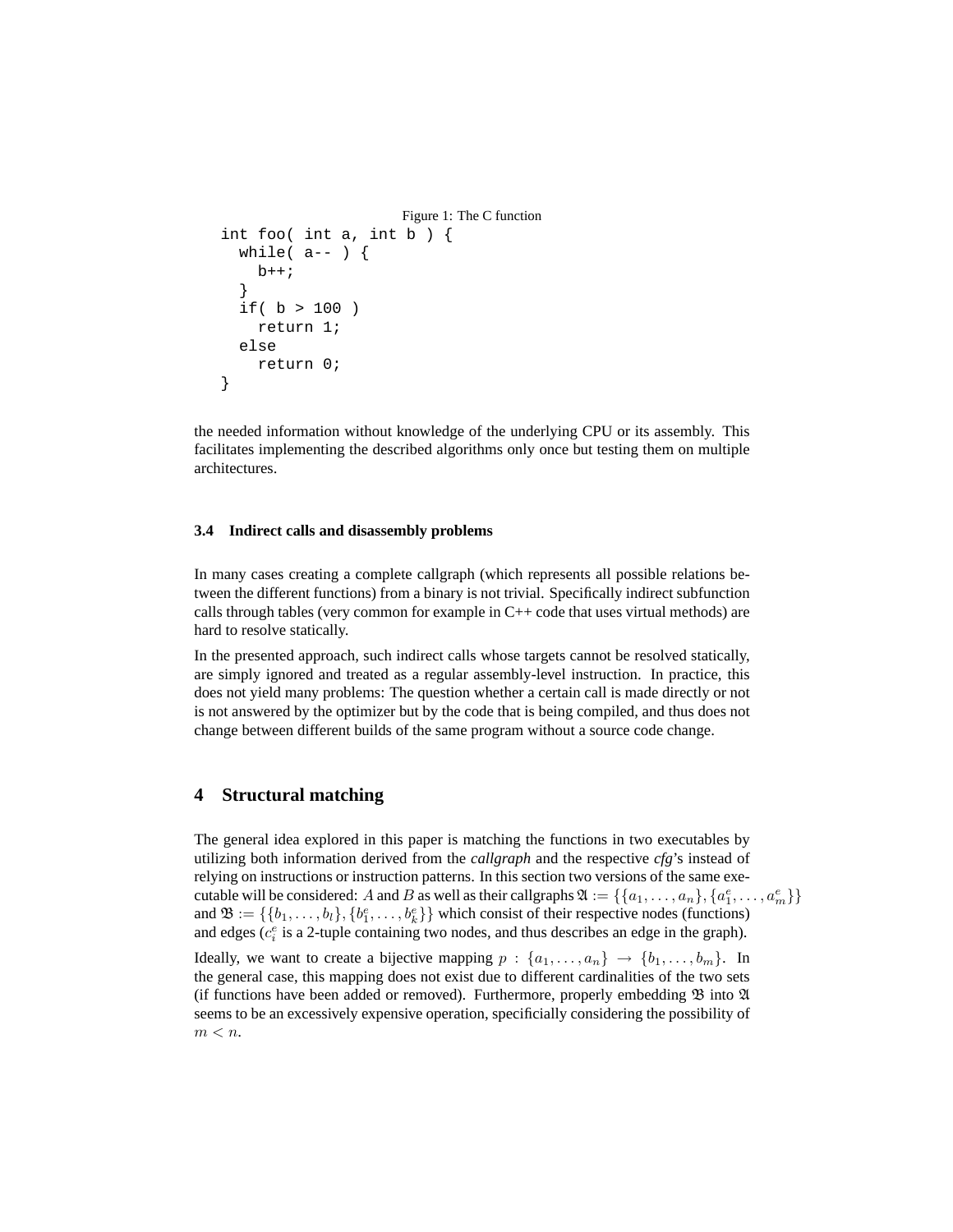```
Figure 2: The assembly code
 push ebp
 mov ebp, esp
 push esi
 push edi
 jmp short loc_40126A
loc_401267:
 inc [ebp+arg_4]
loc_40126A:
 mov edi, [ebp+arg_0]
 mov esi, edi
 sub esi, 1
 mov [ebp+arg_0], esi
 cmp edi, 0
 jnz short loc_401267
 cmp [ebp+arg_4], 64h
 jle short loc_401287
 mov eax, 1
 jmp short loc_40128C
loc_401287:
 mov eax, 0
loc_40128C:
 pop edi
 pop esi
 pop ebp
 retn
```
A different iterative approach to creating an approximation of  $p$  is taken: An initial mapping  $p_1$  is created which maps elements of  $A_1 \subset \{a_1, \ldots, a_{n'}\}$  to elements of  $B_1 \subset$  $\{b_1, \ldots, b_{n'}\}.$  The mapping is then used to iteratively create a sequence of mappings  $p_2, \ldots, p_h$  with  $A_1 \subset A_2 \subset \cdots \subset A_h$  and  $B_1 \subset B_2 \subset \cdots \subset B_h$ .

### **4.1 A simple matching heuristic**

Comparing undirected graphs is well-known to be excessively expensive, and even the restricted directed graphs can be quite expensive to compare. A relatively simple (and very imprecise) heuristic for telling whether two graphs are isomorphic is to compare the number of nodes and edges. If they do not match, it can be said with certainty that no isomorphism exists. The initial partial mapping  $p_1$  is constructed by associating every  $b_i \in \{b_1, \ldots, b_m\}$  with a 3-tuple  $(\alpha_i, \beta_i, \gamma_i)$  where  $\alpha_i$  is the number of basic control blocks in  $b_i$ ,  $\beta_i$  is the number of edges in  $b_i$  and  $\gamma_i$  is the number of edges in the calltree originating at  $b_i$ . We denote the mapping that maps a function in a callgraph  $\mathfrak C$  to it's 3-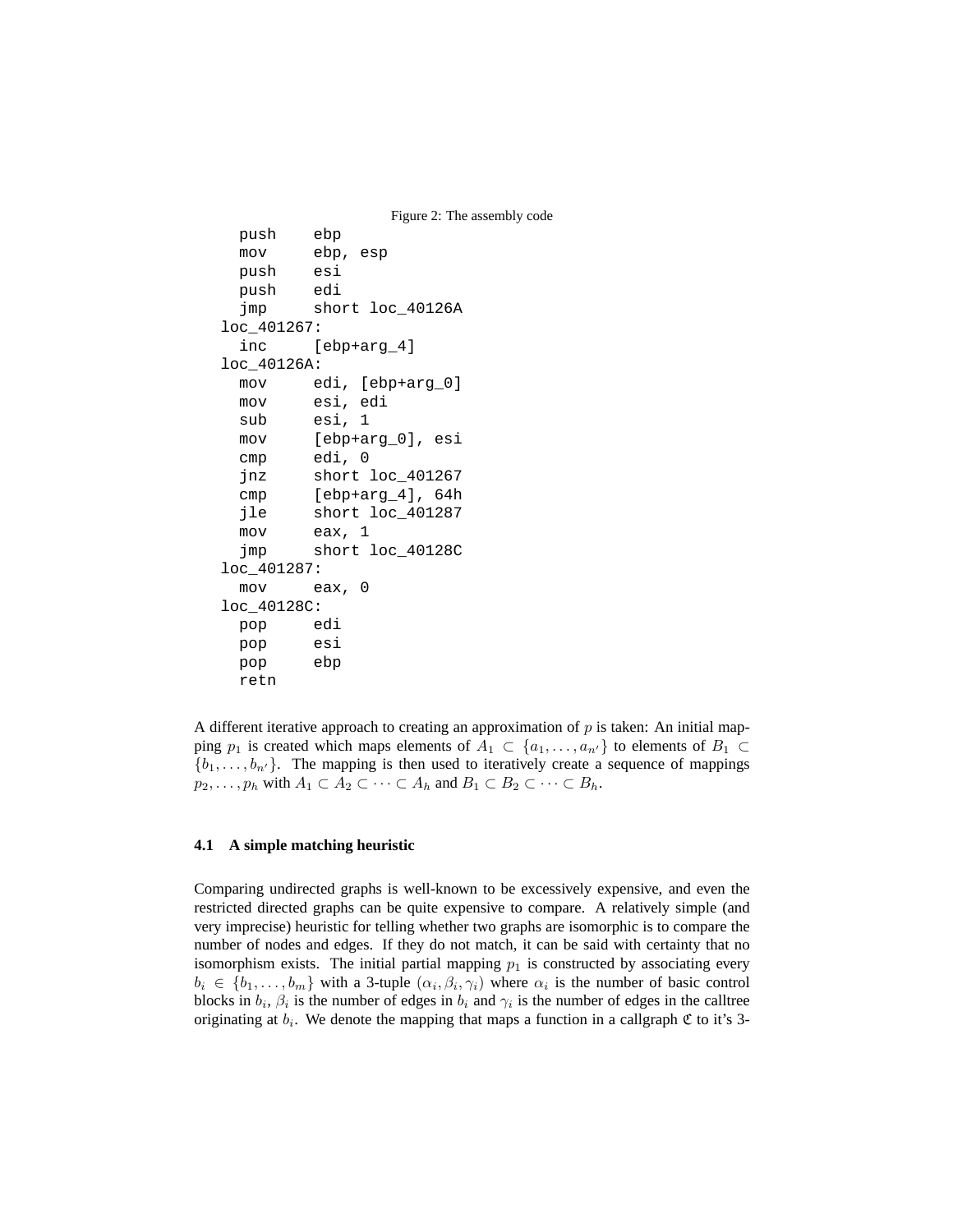

tuple with  $s: \mathfrak{C} \to \mathbb{N}^3$  and define the inverse function  $s^{-1}: \mathbb{N}^3 \to \mathfrak{P}(\{c_1, \ldots, c_o\})$  that retrieves the set of functions which map to a certain tuple.

The mapping  $p_1$  is constructed by examining all 3-tuples generated from A and B as follows: The functions  $a_i \in A$  and  $b_j \in B$  are mapped to each other if and only if they map to the same tuple and no other element exists in  $\{a_1, \ldots, a_n\}$  or  $\{b_1, \ldots, b_l\}$  which maps to the same tuple. More formally:

$$
p_1(a_i) = b_j \Leftrightarrow |s^{-1}(s(a_i))| = 1 = |s^{-1}(s(b_j))| \wedge s(a_i) = s(b_j)
$$
 (1)

If the cardinalities of the sets  $s^{-1}(s(a_i))$  and  $s^{-1}(s(b_j))$  are both equal to one and both  $a_i$ and  $b_j$  map to the same tuple,  $p_1$  maps  $a_i$  to  $b_j$ .

### **4.2** Improving  $p_1$

The above heuristics yield only relatively small subsets of  $A := \{a_1, \ldots, a_n\}$  and  $B :=$  $\{b_1, \ldots, b_l\}$  that can be successfully matched initially. In general, smaller functions are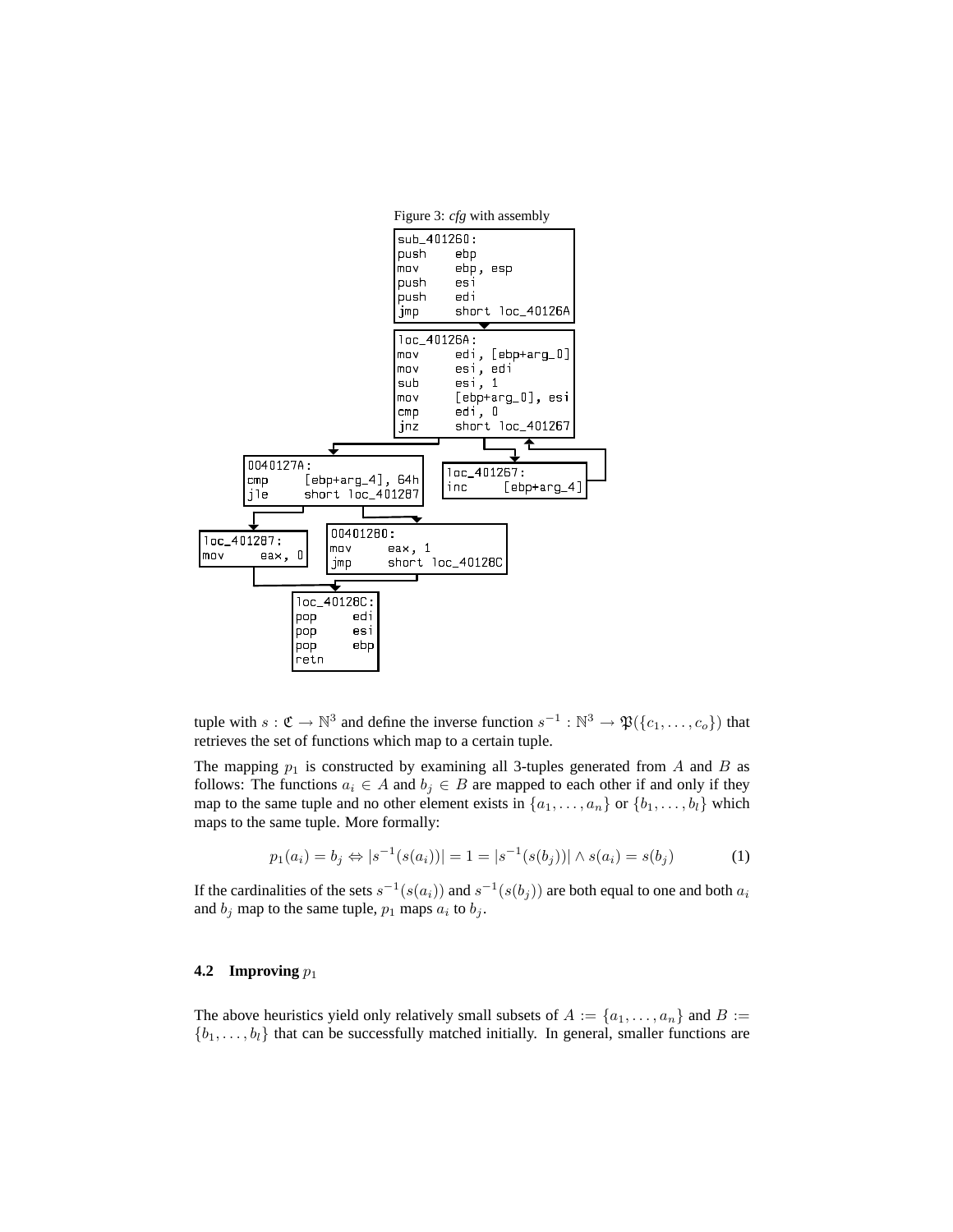



a lot less likely to be successfully matched. This is mainly due to the special form that *cfg*'s take: Most basic blocks have exactly two "children" - this means that the odds that two randomly chosen *cfg*'s with the same node count have the same number of edges decrease as *cfg*'s grow. Smaller functions tend to have fewer subfunction calls, furthermore increasing the likelyhood that  $|s^{-1}(s(a_i))| \neq 1$  occurs. It is intuitively clear that smaller sets A and B would reduce the odds of such collisions.

The improved mappings  $p_i$  are constructed by taking advantage of the information gained from  $p_{i-1}$  and using them to create small subsets  $A'_j \subset A$  and  $B'_j \subset B$  which are used for improving the mapping as explained above. The algorithm for constructing  $p_i$  from  $p_{i-1}$ works as follows:

- 1. Take the  $i^{th}$  element  $a_i$  from  $A_{i-1}$  and retrieve  $p_{i-1}(a_i)$
- 2. Let  $A'_i$  be the set of all functions  $a_k$  that have edges originating from  $a_i$  leading to  $a_k$  in  $\mathfrak A$  and  $B_i'$  the set of all functions  $b_o$  that have edges originating from  $p_{i-1}(a_i)$ leading to  $b<sub>o</sub>$  in  $\mathfrak{B}$
- 3. Construct  $p'_i : A'_i \to B'_i$  in the same way as  $p_1$  was constructed
- 4.  $p_i(a_j) := p_{i-1}(a_j)$  if  $a_j \in A_{i-1}$ . If  $a_j \notin A_{i-1}$  and the construction of  $p'_i$  yielded a match,  $p_i(a_j) := p'_i(a_j)$ . If the construction of  $p'_i$  did not yield a match and  $a_j \notin A_{i-1}$  then  $p_i(a_j)$  is undefined.
- 5.  $A_i$  and  $B_i$  are the domain and image of  $p_i$

(c) 2000 AbsInt Angewandte Informatik GmbH. Commercial use prohibited!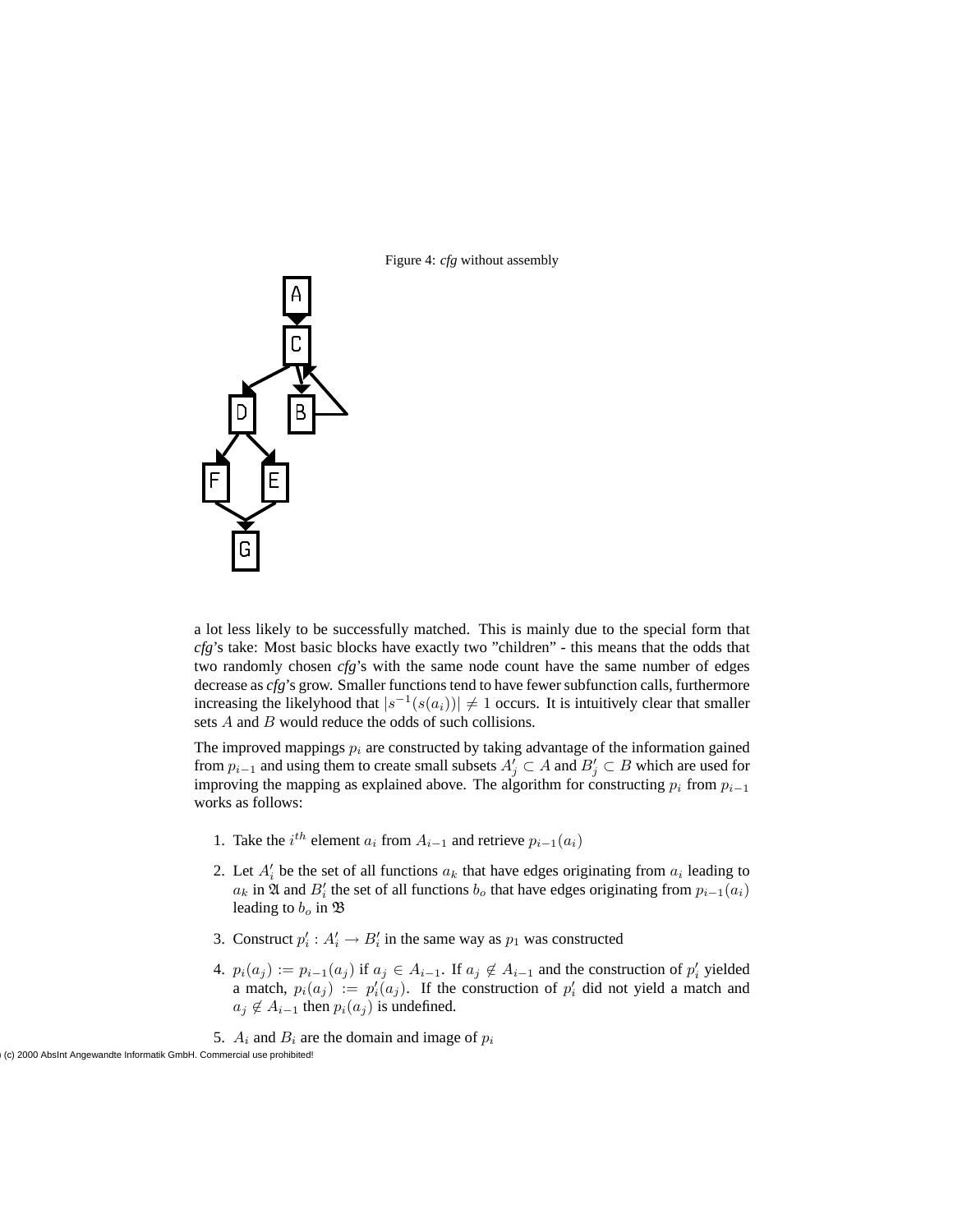Once  $p_k$  has been constructed where  $|A_k| = k$ , the iteration is finished and cannot yield improved results.

### **4.3 Graph restructuring**

Compilers (and optimizing linkers) tend to change *cfg*'s in ways that do not truly change the logical structure of the function. Oftentimes, a single control block in a *cfg* is split up into several smaller ones that are linked with an unconditional branch instruction<sup>1</sup>. Since these operations will change the node and link count a way to easily and quickly undo the changes is needed. A simple graph-restructuring algorithm is applied before generating the 3-tuples which removes superfluous nodes generated by these optimizations:

```
for x \in \{c_1, ..., c_o\}:
    if (number of edges to x) = 1:
        y_x^e := edge to x
        y \coloneqq source node of y_x^e\{x_i^e, \ldots, x_j^e\} := set of edges originating in xremove edge from y to x from graph
        remove x from graph
        for x^e \in \{x^e_i, \ldots, x^e_j\} :
            add edge from \overset{\,\,}{y} to target of x^e to graph
            remove x^e from graph
```
## **5 Practical results**

An implementation of the described methods has been created as an extension to the commercial debugger IDA Pro.

#### **5.1 Name porting between databases**

Two libraries that come with every standard install of Windows were examined in different versions: wininet.dll and msgsvc.dll. The versions of wininet.dll were those of Windows XP SP1/SP2 respectively, the versions of msgsvc.dll those pre/post MS03-48. Both have been heavily fragmented by aggressive link-time optimizations and pose significant problems to signature-based function matching.

<sup>&</sup>lt;sup>1</sup>This seems to be a specialty of Microsoft's optimizing linker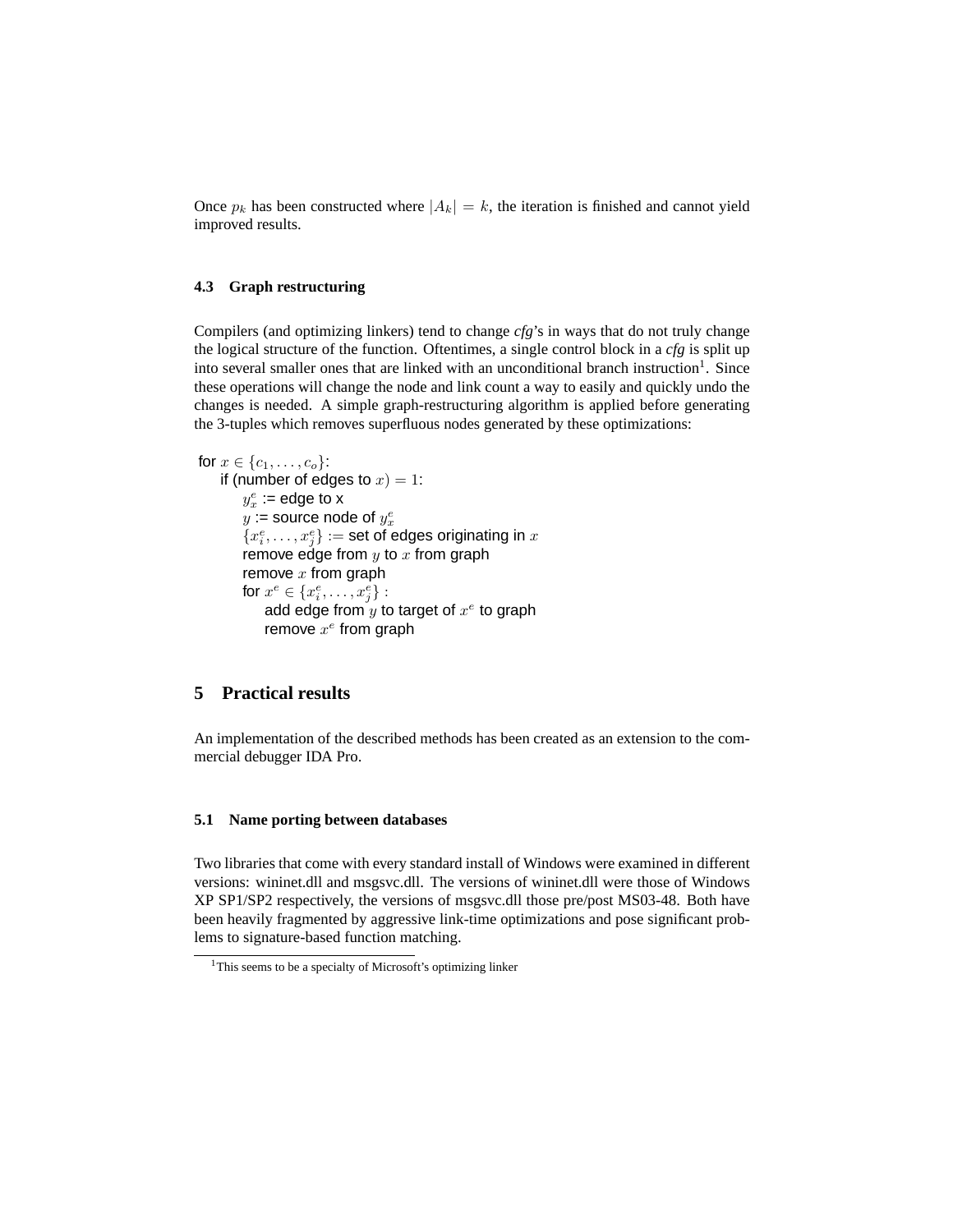| File                    | File Size | # functions |      | # mapped Runtime in seconds |  |
|-------------------------|-----------|-------------|------|-----------------------------|--|
| msgsvc.dll pre MS03-48  | 35.600    | 134         | 100  | < 5                         |  |
| msgsvc.dll post MS03-48 | 34.064    | 129         | 100  | < 5                         |  |
| wininet.dll SP1         | 599.040   | 2310        | 1522 | 183                         |  |
| wininet.dll SP2         | 588.288   | 2321        | 1522 | 183                         |  |

### **5.2 Analysis of security patches**

### **5.2.1 H.323 Parser**

After the NISCC published information about vulnerabilities in multiple H.323 parsers, the question arose where the relevant mistake in Microsofts ISA Server product was. Microsoft refuses to publish detailed information about the vulnerability they fix. According to the NISCC report, the problem was located in ASN.1 decoding.

Both the pre- and post-patch versions of H323ASN1.DLL were analyzed, with the result that 11 functions in the unpatched version could not be mapped to the patched version, and 8 functions in the patched version could not be mapped to any function in the unpatched version.

| Address             | $#$ Nodes       | $#$ Links | # Children     | <b>Address</b>           | $#$ Nodes | $#$ Links | $#$ Children                |  |
|---------------------|-----------------|-----------|----------------|--------------------------|-----------|-----------|-----------------------------|--|
| 40f627              | 26              | 46        | 21             | 40f4bb                   | 22        | 40        | 21                          |  |
| 40f837              | 19              | 32        | 12             | 40f697                   | 14        | 24        | 12                          |  |
| 41d <sub>0</sub> 12 | 10              | 16        |                | 41cd73                   | 9         | 15        | 8                           |  |
| $41$ ed $06$        | 8               | 12        | 2              | 41ce7d                   | 8         | 13        |                             |  |
| 428d36              | 8               | 12        | 2              | 425595                   | 4         | 5         | 4                           |  |
| 42b9e2              | 8               | 12        | 2              | 425728                   | 4         | 5         | 4                           |  |
| 42bc90              | 8               | 12        | $\mathfrak{D}$ | 428b72                   |           | 10        | $\mathcal{D}_{\mathcal{L}}$ |  |
| 42bd85              | 8               | 12        | 2              | 42b98e                   |           | 10        | $\mathfrak{D}$              |  |
|                     |                 |           |                | 42bbd2                   |           | 10        | $\mathcal{D}_{\mathcal{L}}$ |  |
|                     |                 |           |                | 42 <sub>bc</sub> hf      |           | 10        | 2                           |  |
|                     | Patched Version |           |                | <b>Unpatched Version</b> |           |           |                             |  |

A manual inspection of these functions yielded the result that the first three functions in both tables are in fact the same with the only change being an added range check. In all three cases, the old version retrieves an unsigned 32-bit integer from an ASN.1 PER encoded stream by means of a function called ASN1PERDecU32Val().

This 32-bit integer is passed on to ASN1PERDecZeroTableCharStringNoAlloc() as second argument. The patched variant on the other hand introduces a range check to make sure this second argument is smaller than 129.

A closer inspection of ASN1PERDecZeroTableCharStringNoAlloc() reveals that the function calculates the size of memory allocation based on the formerly untrusted value – an attacker was able to set this value in a manner that the calculation would exceed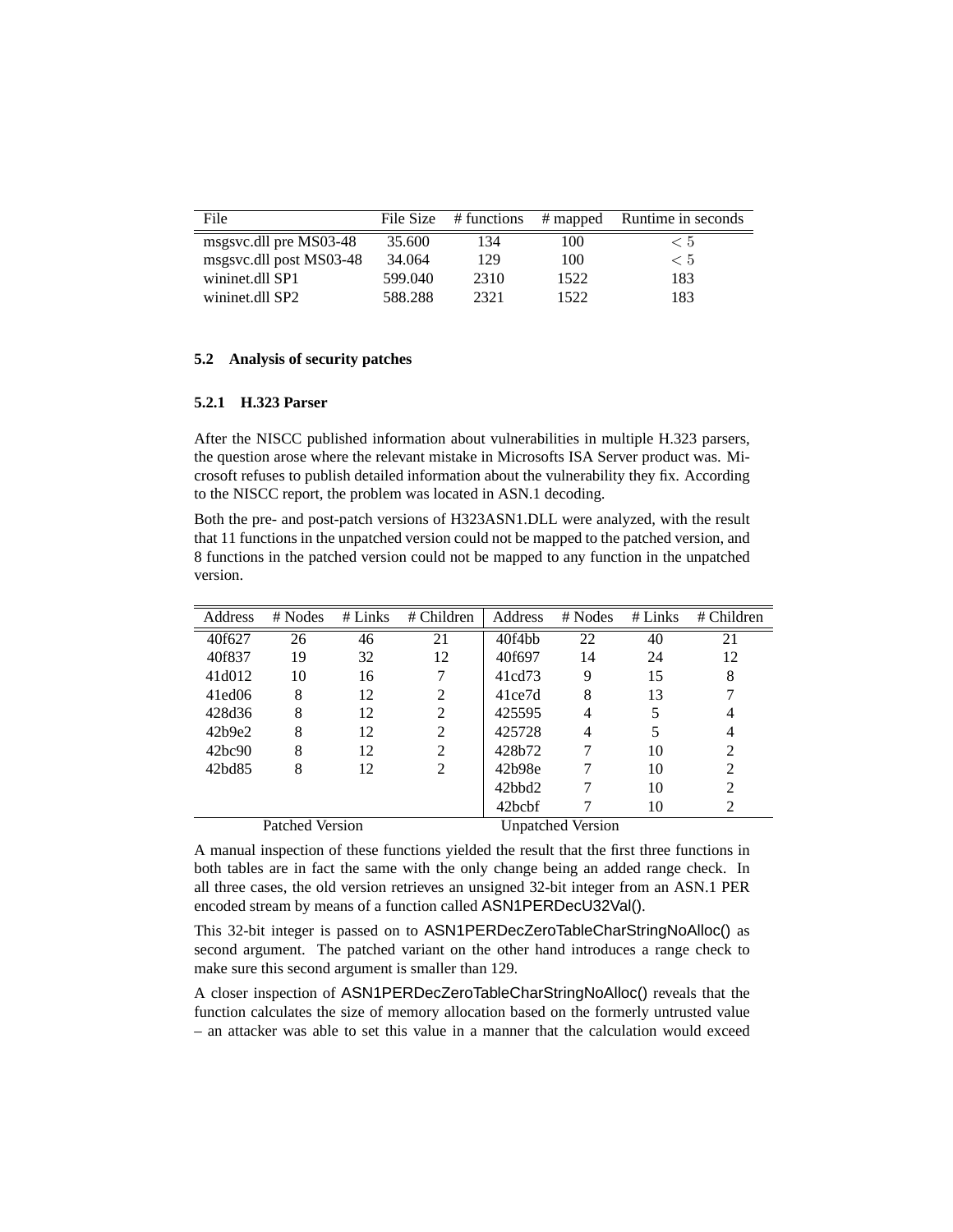MAXUINT and thus be of very small size. The subsequent copy-operation would then corrupt the heap, allowing an attacker to gain control in the next round of heap consolidation. Instead of fixing the issue at the core (e.g. in the MSASN1.DLL library), a range check was added into the calling application (H323ASN1.DLL).

The update thus disclosed to an examining party that every call to ASN1PERDecZero-TableCharStringNoAlloc() needs to have argument checking done *before* the call is issued. A short system-wide scan was conducted to see if other applications besides ISA Server use the relevant function in dangerous way. Two other instances were found: The Windows-internal H.323 Multimedia Provider Library (which allows arbitrary applications to easily process H.323 data) and Microsoft's Video Conferencing Software Netmeeting. Neither does proper range checking on the function in question.

The result was that the update to H323ASN1.DLL fixed one bug but alerted anyone with the capability to analyze patches to two further remotely exploitable vulnerabilities which were not fixed at the time.

Microsoft was contacted and the issues were fixed a few months later, in MS04-11.

The total analysis took less than 3 hours time.

### **5.2.2 SSL/PCT Parser**

In April, Microsoft issued an update to SCHANNEL.DLL, the library responsible for handling SSL communication. According to their security bulletin, they removed a security problem that allowed attackers to take full control of any computer running an SSL-based server. No technical details were provided, except that the problem itself lay in a part of the library responsible for parsing PCT packets  $2$ .

More than 20 changed functions were detected in total, but only one with a name that implied it was involved with PCT parsing. An examination of the function Pct1SrvHandle-UniHello() revealed that the old version had taken a string, NOT'ed every character and appended it to the original string. The new version was changed in such a manner that it ensured the combined string would not exceed 32 characters.

Detecting and understanding the vulnerability (a vanilla stack-smash with EIP overwrite) took less than 30 minutes. Subsequently, code was constructed to reach the appropriate location in the binary. Within 5 hours, EIP could be overwritten with an arbitrary value, and within 10 hours of the start of the analysis, a program that reliably exploited the vulnerability was created.

### **6 Comparison to other methods**

In comparison to other methods for reverse engineering changes to a binary, the presented method has a few distinctive advantages as well as a few significant disadvantages.

<sup>2</sup>PCT is a legacy-protocol that was obsoleted by TLS and is supported for legacy browsers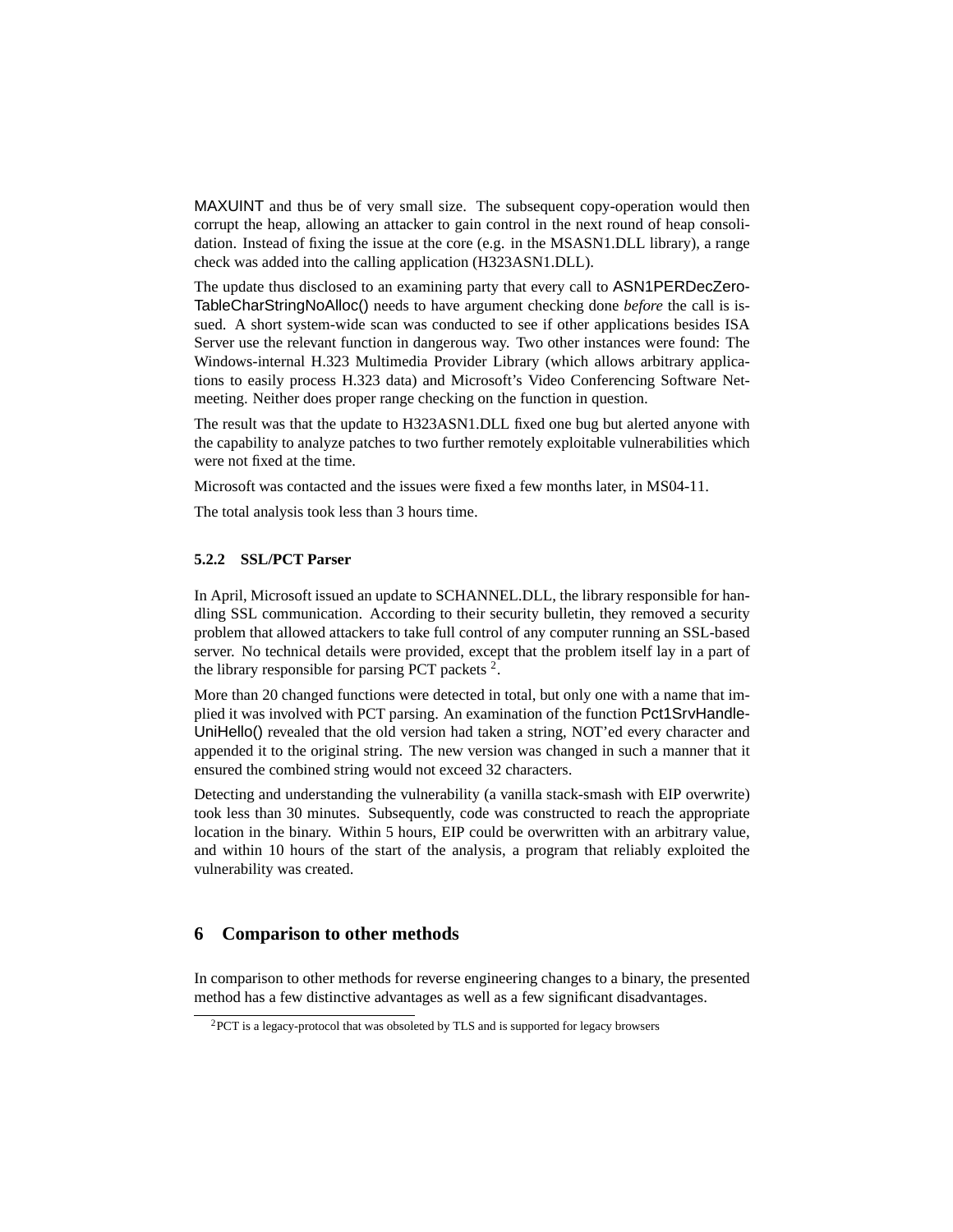### **6.1 Few False positives**

The presented method performs significantly better than [To] in terms of false positives: The instruction-based approach suffers from 3-5 % of all instructions being marked as changed. Unless heavy, structure-changing optimizations are performed (such as the inlining of complex functions), the presented method is free of false positives: A functions whose flowgraph has changed has undergone a change. While testing the method on a multitude of different programs, no function pair was found that had not changed but was marked as changed. This drastically reduces the human work involved when trying to detect the significant changes in a security update.

#### **6.2 CPU-independence**

The presented method is almost completely independent of the underlying CPU architecture as long as a good disassembly with cross-references is available. The only CPUdependent function that has to be available in addition to flow information is the capability to distinguish between a subfunction-call and a non-subfunction call. Successful tests were ran examining differences between MIPS-based ROM images and SPARC-based Solaris ELF executables in addition to the x86-based PE files discussed above.

Instruction-based approaches contain large amounts of CPU-dependent code which makes creating a multi-platform analysis tool significantly more complex.

### **6.3 Possible False Negatives**

The downside obviously is the presence of possible false negatives if the program logic itself is not changed but constants or buffer sizes are. It is easy to imagine that a software vendor will fix a security vulnerability not by adding a range check but by enlarging the size of a buffer, which in the current method will go unnoticed. This is where [To] is clearly superior, as any change in buffer sizes or constants will be detected. This is bought by the cost of having to examine a significantly larger number of detected changes. Empirical evidence suggests that security updates which change constants but not program flow are very rare. Nonetheless, this is a region in which improvements on the proposed method are desirable.

### **7 Summary**

It has been shown that nondisclosure of vulnerability information is not a promising deterrent to would-be-attackers and that security updates can be reverse engineered in relatively little time (given the right tools). It has furthermore been shown that special care has to be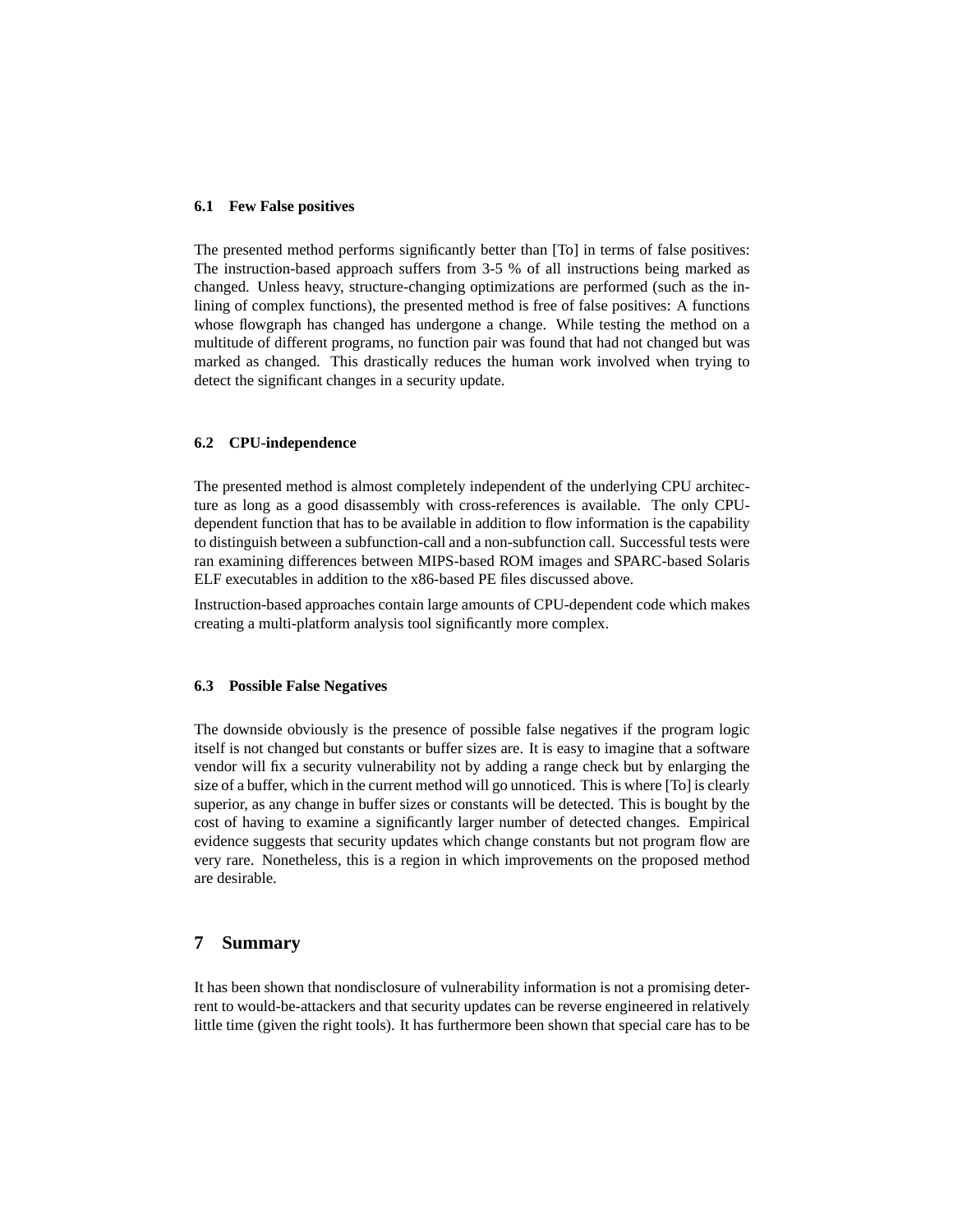taken when releasing security updates, as the information in the patch has to be assumed to be public. An incomplete bugfix can do more harm than good by disclosing the existence of other (unfixed) bugs along with the fix.

The presented work furthermore implies that the common practice of leaving one or two weeks between the publication of a security update and installing the patch is highly dangerous.

Leaving the politics of vulnerability disclosure out, it has been shown that analysis of binaries based only on structural properties of the code is a promising field of research, as it allows analysis of executable code without the need to abstract to an intermediate language or CPU-specific analysis engines.

## **8 Future work**

Many things have to be improved and worked on to make the proposed method truly useful. Fast heuristics that can tell that two graphs are not isomorphic which are better than the current version are needed and would greatly improve the matching statistics. Furthermore, intraprocedural difference analysis would be useful: Given two  $cfg$ 's  $a_1, b_1$ which are different, but expected to belong to the same function due to their position in the callgraph or due to other heuristics, an algorithm that constructs a partial isomorphism between subgraphs of  $a_1$  and  $b_1$  would allow quicker analysis of changes. Given two versions of the same large function, finding a relatively small change still has to be done manually.

A separation of the function-matching for name porting and function-matching for binary difference analysis will be needed sooner or later: Function-matching benefits from relaxed heuristics, while binary difference analysis does not want to miss changes.

More in-depth study of the effects of heavily optimizing/inlining compilers would be desirable, as well as more studies on the applicability of the presented methods to other CPU-architectures.

Detecting changes in buffer sizes and changes in (certain) constants would be desirable goals in the immediate future.

## **9 Acknowledgements**

The author would like to thank the anonymous reviewers for many constructive comments. Valuable comments were also provided by Josh Anderson, Brandon Baker, John Pincus, Felix Lindner und Jan Muenther.